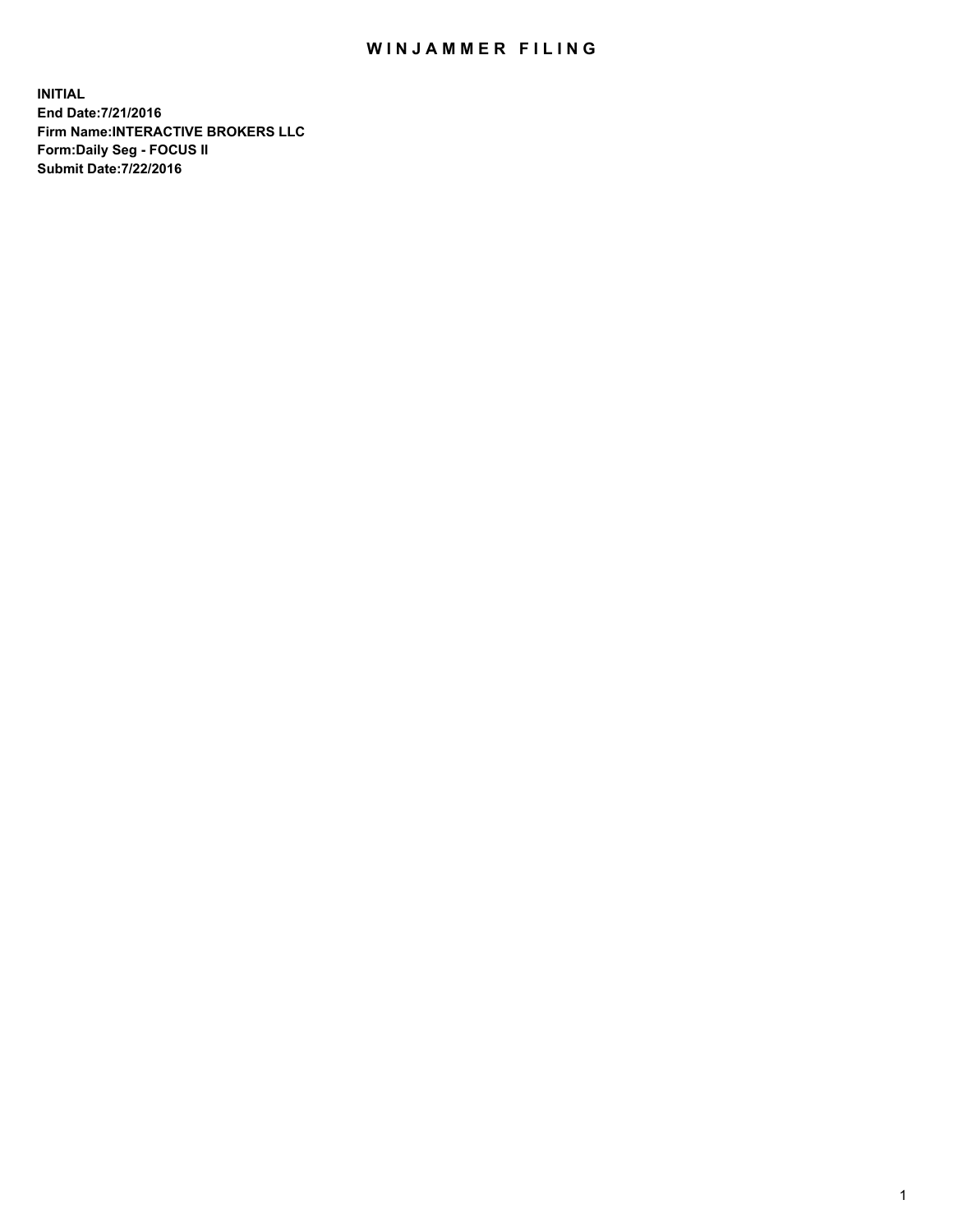## **INITIAL End Date:7/21/2016 Firm Name:INTERACTIVE BROKERS LLC Form:Daily Seg - FOCUS II Submit Date:7/22/2016 Daily Segregation - Cover Page**

| Name of Company<br><b>Contact Name</b><br><b>Contact Phone Number</b><br><b>Contact Email Address</b>                                                                                                                                                                                                                          | <b>INTERACTIVE BROKERS LLC</b><br><b>James Menicucci</b><br>203-618-8085<br>jmenicucci@interactivebrokers.c<br>om |
|--------------------------------------------------------------------------------------------------------------------------------------------------------------------------------------------------------------------------------------------------------------------------------------------------------------------------------|-------------------------------------------------------------------------------------------------------------------|
| FCM's Customer Segregated Funds Residual Interest Target (choose one):<br>a. Minimum dollar amount: ; or<br>b. Minimum percentage of customer segregated funds required:%; or<br>c. Dollar amount range between: and; or<br>d. Percentage range of customer segregated funds required between:% and%.                          | $\overline{\mathbf{0}}$<br>0<br>155,000,000 245,000,000<br>0 <sub>0</sub>                                         |
| FCM's Customer Secured Amount Funds Residual Interest Target (choose one):<br>a. Minimum dollar amount: ; or<br>b. Minimum percentage of customer secured funds required:%; or<br>c. Dollar amount range between: and; or<br>d. Percentage range of customer secured funds required between: % and %.                          | $\overline{\mathbf{0}}$<br>0<br>80,000,000 120,000,000<br>0 <sub>0</sub>                                          |
| FCM's Cleared Swaps Customer Collateral Residual Interest Target (choose one):<br>a. Minimum dollar amount: ; or<br>b. Minimum percentage of cleared swaps customer collateral required:% ; or<br>c. Dollar amount range between: and; or<br>d. Percentage range of cleared swaps customer collateral required between:% and%. | $\overline{\mathbf{0}}$<br>$\overline{\mathbf{0}}$<br>0 <sub>0</sub><br><u>00</u>                                 |

Attach supporting documents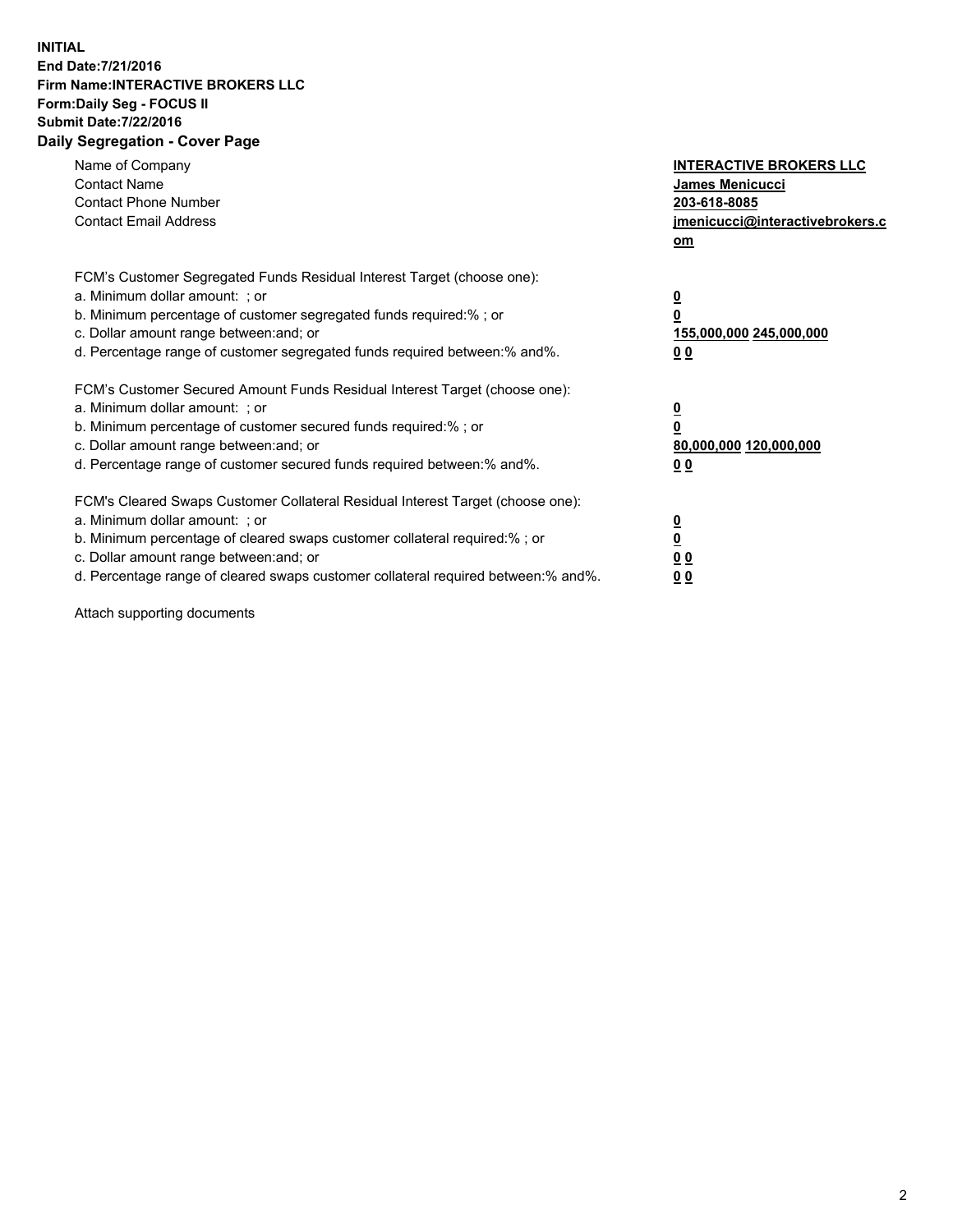## **INITIAL End Date:7/21/2016 Firm Name:INTERACTIVE BROKERS LLC Form:Daily Seg - FOCUS II Submit Date:7/22/2016 Daily Segregation - Secured Amounts**

|     | Foreign Futures and Foreign Options Secured Amounts                                                        |                                   |
|-----|------------------------------------------------------------------------------------------------------------|-----------------------------------|
|     | Amount required to be set aside pursuant to law, rule or regulation of a foreign                           | $0$ [7305]                        |
|     | government or a rule of a self-regulatory organization authorized thereunder                               |                                   |
| 1.  | Net ledger balance - Foreign Futures and Foreign Option Trading - All Customers                            |                                   |
|     | A. Cash                                                                                                    | 336,110,155 [7315]                |
|     | B. Securities (at market)                                                                                  | $0$ [7317]                        |
| 2.  | Net unrealized profit (loss) in open futures contracts traded on a foreign board of trade                  | 12,308,727 [7325]                 |
| 3.  | Exchange traded options                                                                                    |                                   |
|     | a. Market value of open option contracts purchased on a foreign board of trade                             | 459,854 [7335]                    |
|     | b. Market value of open contracts granted (sold) on a foreign board of trade                               | -376,168 [7337]                   |
| 4.  | Net equity (deficit) (add lines 1. 2. and 3.)                                                              | 348,502,568 [7345]                |
| 5.  | Account liquidating to a deficit and account with a debit balances - gross amount                          | 442,141 [7351]                    |
|     | Less: amount offset by customer owned securities                                                           | 0 [7352] 442,141 [7354]           |
| 6.  | Amount required to be set aside as the secured amount - Net Liquidating Equity                             | 348,944,709 [7355]                |
|     | Method (add lines 4 and 5)                                                                                 |                                   |
| 7.  | Greater of amount required to be set aside pursuant to foreign jurisdiction (above) or line                | 348,944,709 [7360]                |
|     | 6.                                                                                                         |                                   |
|     | FUNDS DEPOSITED IN SEPARATE REGULATION 30.7 ACCOUNTS                                                       |                                   |
| 1.  | Cash in banks                                                                                              |                                   |
|     | A. Banks located in the United States                                                                      | 2,200,000 [7500]                  |
|     | B. Other banks qualified under Regulation 30.7                                                             | 0 [7520] 2,200,000 [7530]         |
| 2.  | Securities                                                                                                 |                                   |
|     | A. In safekeeping with banks located in the United States                                                  | 388,613,630 [7540]                |
|     | B. In safekeeping with other banks qualified under Regulation 30.7                                         | 0 [7560] 388,613,630 [7570]       |
| 3.  | Equities with registered futures commission merchants                                                      |                                   |
|     | A. Cash                                                                                                    | $0$ [7580]                        |
|     | <b>B.</b> Securities                                                                                       | $0$ [7590]                        |
|     | C. Unrealized gain (loss) on open futures contracts                                                        | $0$ [7600]                        |
|     | D. Value of long option contracts                                                                          | $0$ [7610]                        |
|     | E. Value of short option contracts                                                                         | 0 [7615] 0 [7620]                 |
| 4.  | Amounts held by clearing organizations of foreign boards of trade                                          |                                   |
|     | A. Cash                                                                                                    | $0$ [7640]                        |
|     | <b>B.</b> Securities                                                                                       | $0$ [7650]                        |
|     | C. Amount due to (from) clearing organization - daily variation                                            | $0$ [7660]                        |
|     | D. Value of long option contracts                                                                          | $0$ [7670]                        |
|     | E. Value of short option contracts                                                                         | 0 [7675] 0 [7680]                 |
| 5.  | Amounts held by members of foreign boards of trade                                                         |                                   |
|     | A. Cash                                                                                                    |                                   |
|     | <b>B.</b> Securities                                                                                       | 68,570,913 [7700]<br>$0$ [7710]   |
|     |                                                                                                            |                                   |
|     | C. Unrealized gain (loss) on open futures contracts<br>D. Value of long option contracts                   | 8,779,285 [7720]                  |
|     |                                                                                                            | 459,872 [7730]                    |
|     | E. Value of short option contracts                                                                         | -376,173 [7735] 77,433,897 [7740] |
| 6.  | Amounts with other depositories designated by a foreign board of trade                                     | $0$ [7760]                        |
| 7.  | Segregated funds on hand                                                                                   | $0$ [7765]                        |
| 8.  | Total funds in separate section 30.7 accounts                                                              | 468,247,527 [7770]                |
| 9.  | Excess (deficiency) Set Aside for Secured Amount (subtract line 7 Secured Statement<br>Page 1 from Line 8) | 119,302,818 [7380]                |
| 10. | Management Target Amount for Excess funds in separate section 30.7 accounts                                | 80,000,000 [7780]                 |
| 11. | Excess (deficiency) funds in separate 30.7 accounts over (under) Management Target                         | 39,302,818 [7785]                 |
|     |                                                                                                            |                                   |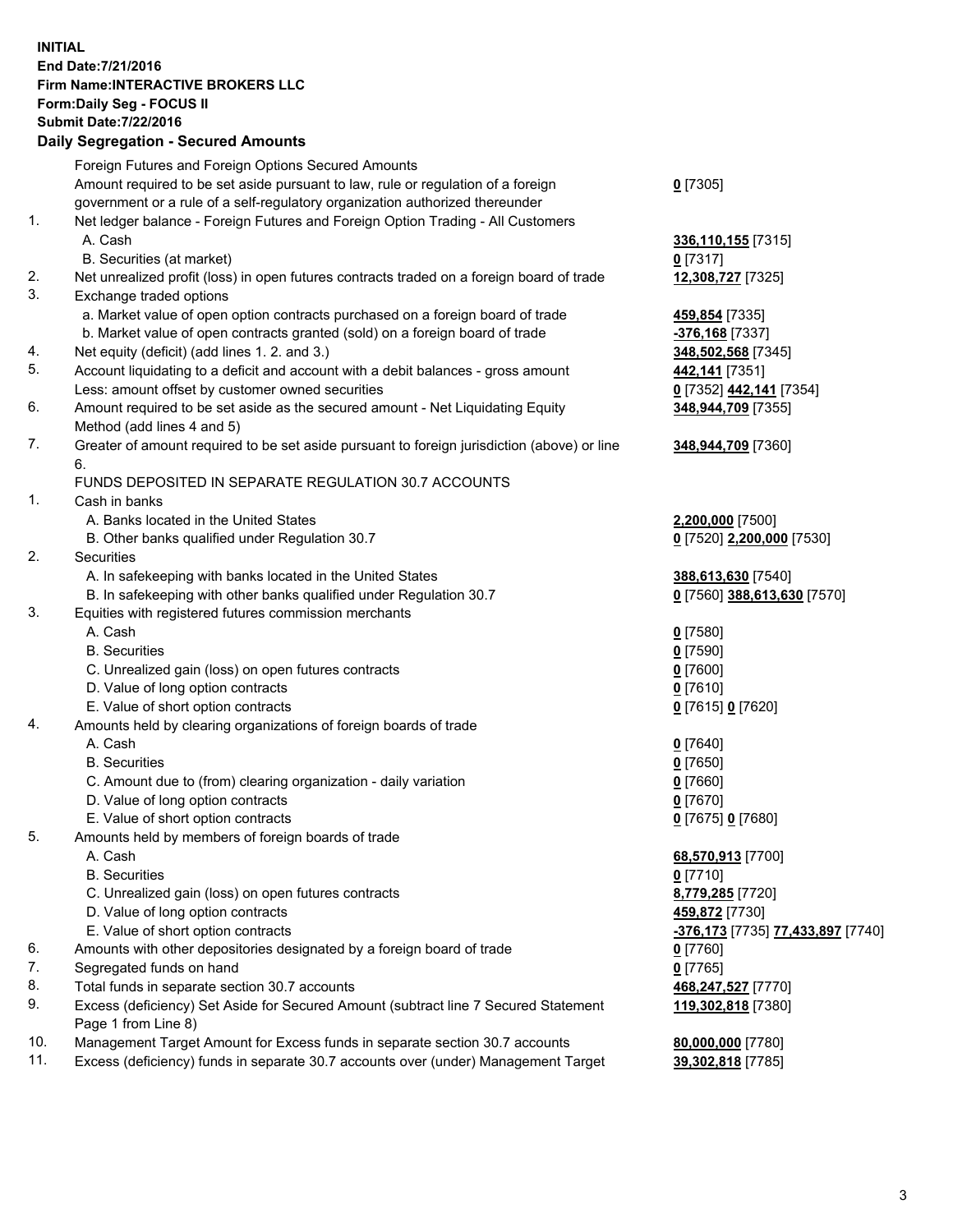**INITIAL End Date:7/21/2016 Firm Name:INTERACTIVE BROKERS LLC Form:Daily Seg - FOCUS II Submit Date:7/22/2016 Daily Segregation - Segregation Statement** SEGREGATION REQUIREMENTS(Section 4d(2) of the CEAct) 1. Net ledger balance A. Cash **3,057,780,917** [7010] B. Securities (at market) **0** [7020] 2. Net unrealized profit (loss) in open futures contracts traded on a contract market **-31,982,666** [7030] 3. Exchange traded options A. Add market value of open option contracts purchased on a contract market **146,469,593** [7032] B. Deduct market value of open option contracts granted (sold) on a contract market **-220,401,646** [7033] 4. Net equity (deficit) (add lines 1, 2 and 3) **2,951,866,198** [7040] 5. Accounts liquidating to a deficit and accounts with debit balances - gross amount **112,130** [7045] Less: amount offset by customer securities **0** [7047] **112,130** [7050] 6. Amount required to be segregated (add lines 4 and 5) **2,951,978,328** [7060] FUNDS IN SEGREGATED ACCOUNTS 7. Deposited in segregated funds bank accounts A. Cash **235,955,068** [7070] B. Securities representing investments of customers' funds (at market) **1,795,234,420** [7080] C. Securities held for particular customers or option customers in lieu of cash (at market) **0** [7090] 8. Margins on deposit with derivatives clearing organizations of contract markets A. Cash **28,201,871** [7100] B. Securities representing investments of customers' funds (at market) **1,171,630,967** [7110] C. Securities held for particular customers or option customers in lieu of cash (at market) **0** [7120] 9. Net settlement from (to) derivatives clearing organizations of contract markets **8,735,709** [7130] 10. Exchange traded options A. Value of open long option contracts **146,463,803** [7132] B. Value of open short option contracts **-220,395,849** [7133] 11. Net equities with other FCMs A. Net liquidating equity **0** [7140] B. Securities representing investments of customers' funds (at market) **0** [7160] C. Securities held for particular customers or option customers in lieu of cash (at market) **0** [7170] 12. Segregated funds on hand **0** [7150] 13. Total amount in segregation (add lines 7 through 12) **3,165,825,989** [7180] 14. Excess (deficiency) funds in segregation (subtract line 6 from line 13) **213,847,661** [7190] 15. Management Target Amount for Excess funds in segregation **155,000,000** [7194]

16. Excess (deficiency) funds in segregation over (under) Management Target Amount Excess

**58,847,661** [7198]